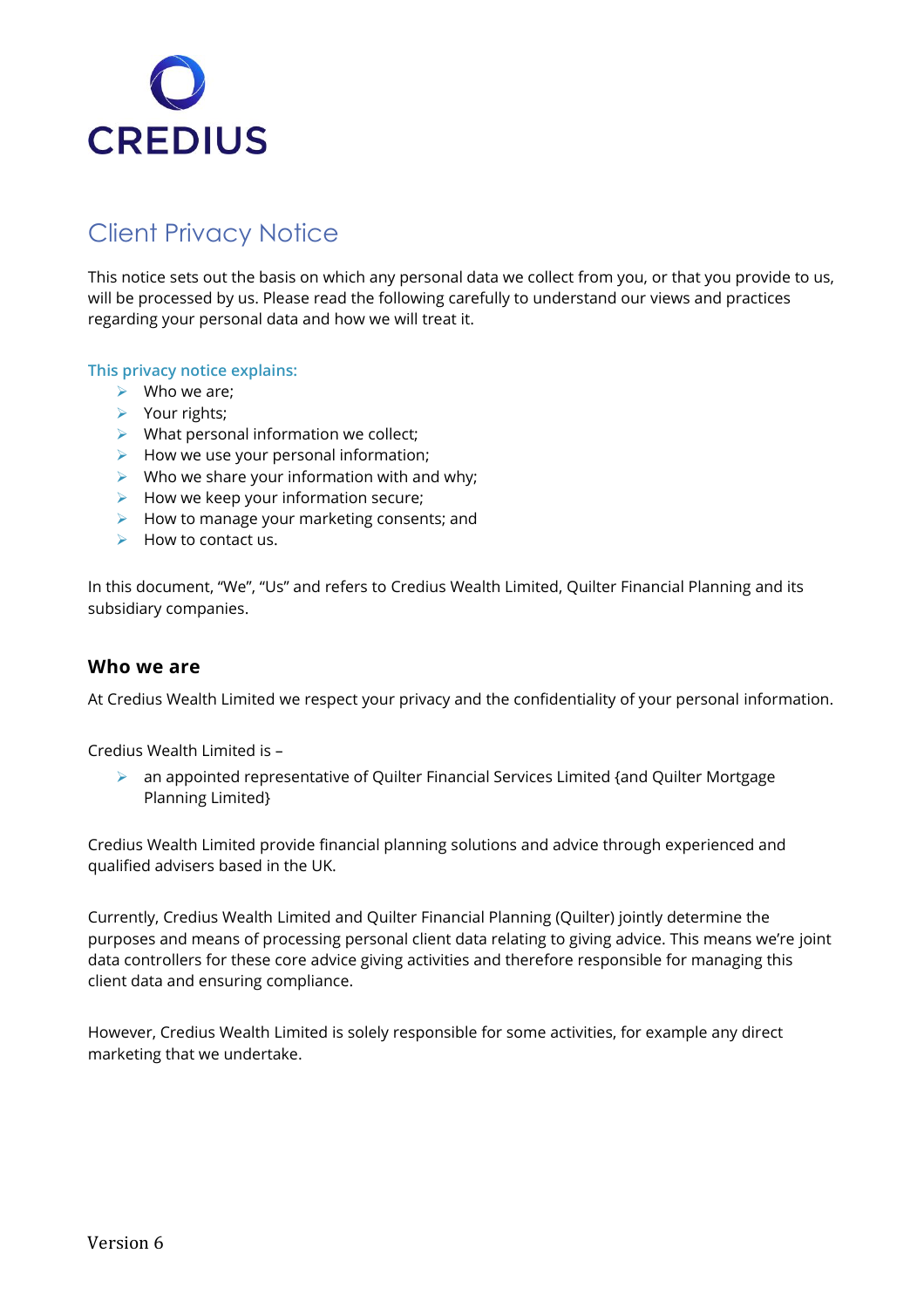

We will comply with relevant data protection law. Such laws require that the personal information we hold about you must be:

- $\triangleright$  Used lawfully, fairly and in a transparent way;
- $\triangleright$  Collected only for valid purposes that we have clearly explained to you;
- $\triangleright$  Relevant to the purposes we have told you about and limited only to those purposes;
- $\triangleright$  Accurate and kept up to date;
- $\triangleright$  Kept only as long as necessary for the purposes we have told you about; and
- $\triangleright$  Kept securely.

#### **Your rights**

We try to be as open as it can be in terms of giving people access to their personal information and therefore have outlined your rights below

You have the right to ask us:

- $\triangleright$  whether we are processing your personal information and the purposes (the right to be informed) – this is delivered through 'fair processing information' such as this Privacy Notice;
- $\triangleright$  for a copy of the personal information that we hold about you (the right of access);
- $\triangleright$  to update or correct your personal information (the right to rectification);
- $\triangleright$  to delete your information (the right to erasure); and
- $\triangleright$  to restrict processing of your personal information where appropriate (the right to restrict processing).

In certain circumstances you also have the right to:

- $\triangleright$  object to the processing of your personal information (the right to object);
- $\triangleright$  object to automated decision making and profiling (the right not to be subject to automated decision-making including profiling); and
- $\triangleright$  request that information about you is provided to a third party in a commonly used, machine readable form (the right to data portability).

#### **Exercising your rights**

For information about your individual rights, including how to correct, restrict, delete, make changes to your personal information or if you wish to request a copy of the personal information we hold about you, please contact us by emailing us at **OFPDataGuardian@quilter.com.** 

More information about your data protection rights can be found on the Information Commissioner's [Office \(ICO\) website](https://ico.org.uk/your-data-matters/).as well as on other regulators' websites.

If you would like to write to us, our postal address for data protection matters is:

**The Office of Data Protection Quilter Financial Planning Senator House 85 Queen Victoria Street London EC4V 4AB**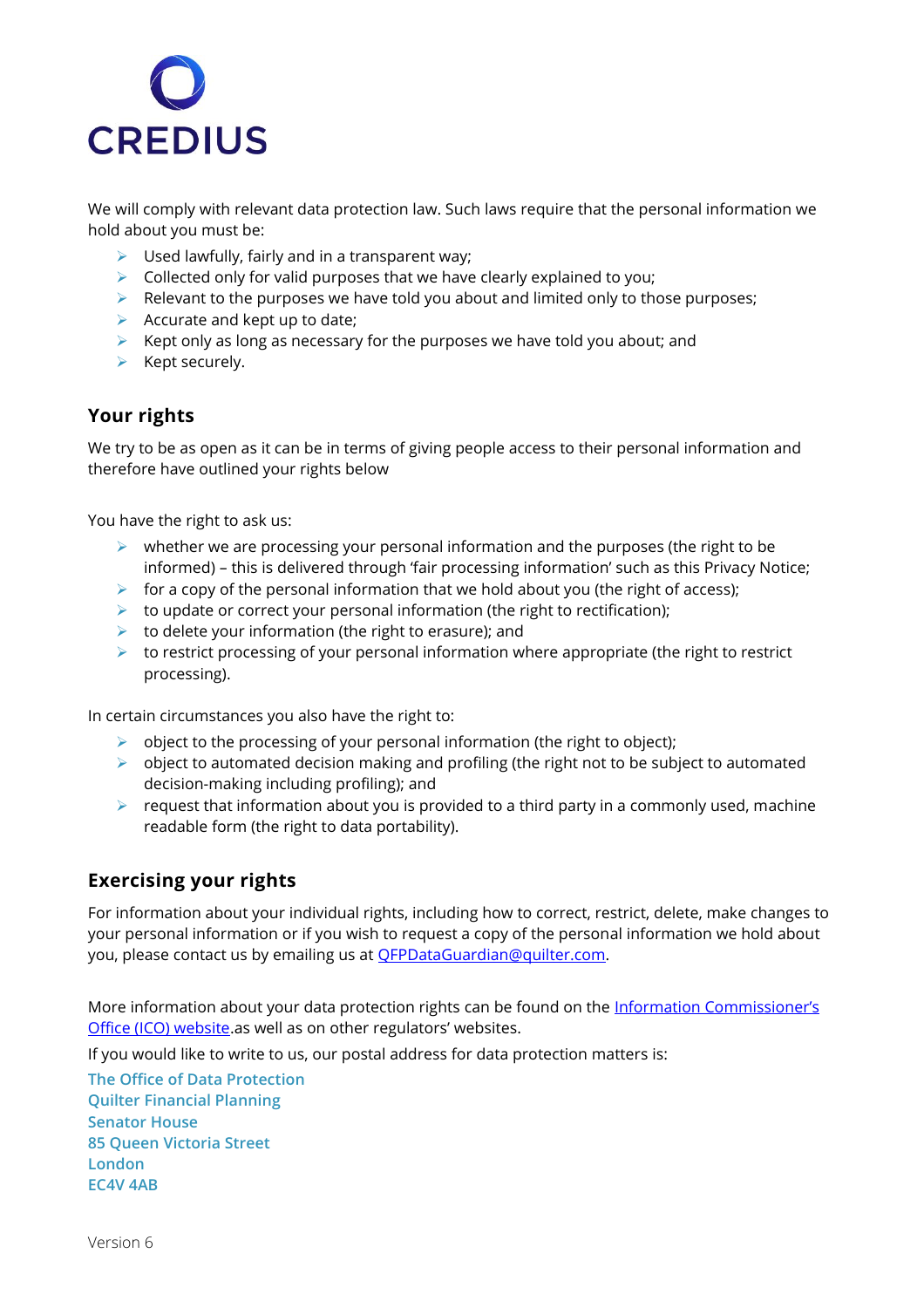

However, we have adopted a flexible model for working so please note that written communications will take longer to respond to.

# **Further information**

This privacy notice was drafted with brevity and clarity in mind, however further information can be obtained by contacting us using the details in the "How to contact us" section. More information about your data protection rights can be found via:

➢ [UK Information Commissioner's Office \(ICO\)](https://ico.org.uk/your-data-matters/)

### **What personal information we collect**

Personal data means information by which you may be personally identified directly or indirectly.

We collect certain personal information about you, this includes your name, address, or phone number and other information. We collect this information about you when you:

- $\triangleright$  Use our website and secure online services;
- $\triangleright$  Complete a fund application;
- $\triangleright$  Apply for and receive our services;
- $\triangleright$  complete our application form;
- $\triangleright$  Visit a financial adviser; and
- $\triangleright$  Register to receive one of our newsletters, communications or attend an event organised by Us.

The type of personal information we collect will depend on the purpose for which it is collected and may include:

- ➢ **Information about you** to help identify you and manage your relationship with Quilter and, in some circumstances, as required by our regulators (e.g. Account number, Customer ID or Number, Name, Address, Age / Date(s) Of Birth, Dependents' Details, Tax ID, National Insurance Number, Identity Check Information (e.g. Mother's Maiden Name, Name of First Pet), Email Address(es), Marital Status, Name(s), Postcode, Telephone Number(s), Title, Gender);
- ➢ **Information about your account with us** (e.g. Past engagements with Quilter, Personal Preferences, Marketing Preferences, Policy and investment information, etc);
- ➢ **Copies of documentation** (e.g. statements, letters, copies of official documents (e.g. passports, driving licences, etc));
- ➢ **Economic and financial information** (e.g. credit card numbers, bank details, Past investment performance, etc and information pertaining to County Court Judgements (CCJs) and any debt history);
- ➢ **Investment preferences** (e.g. your views and preferences around portfolios in which to invest, or not to invest in which may indirectly reveal some religious, political or philosophical views that you hold);
- ➢ **Audio and visual information** when we are recording interactions with you, or when you visit one of our premises (e.g. call recordings or Closed Circuit Television);
- ➢ **Employment and educational information** (e.g. employer details, relevant professional qualifications, etc);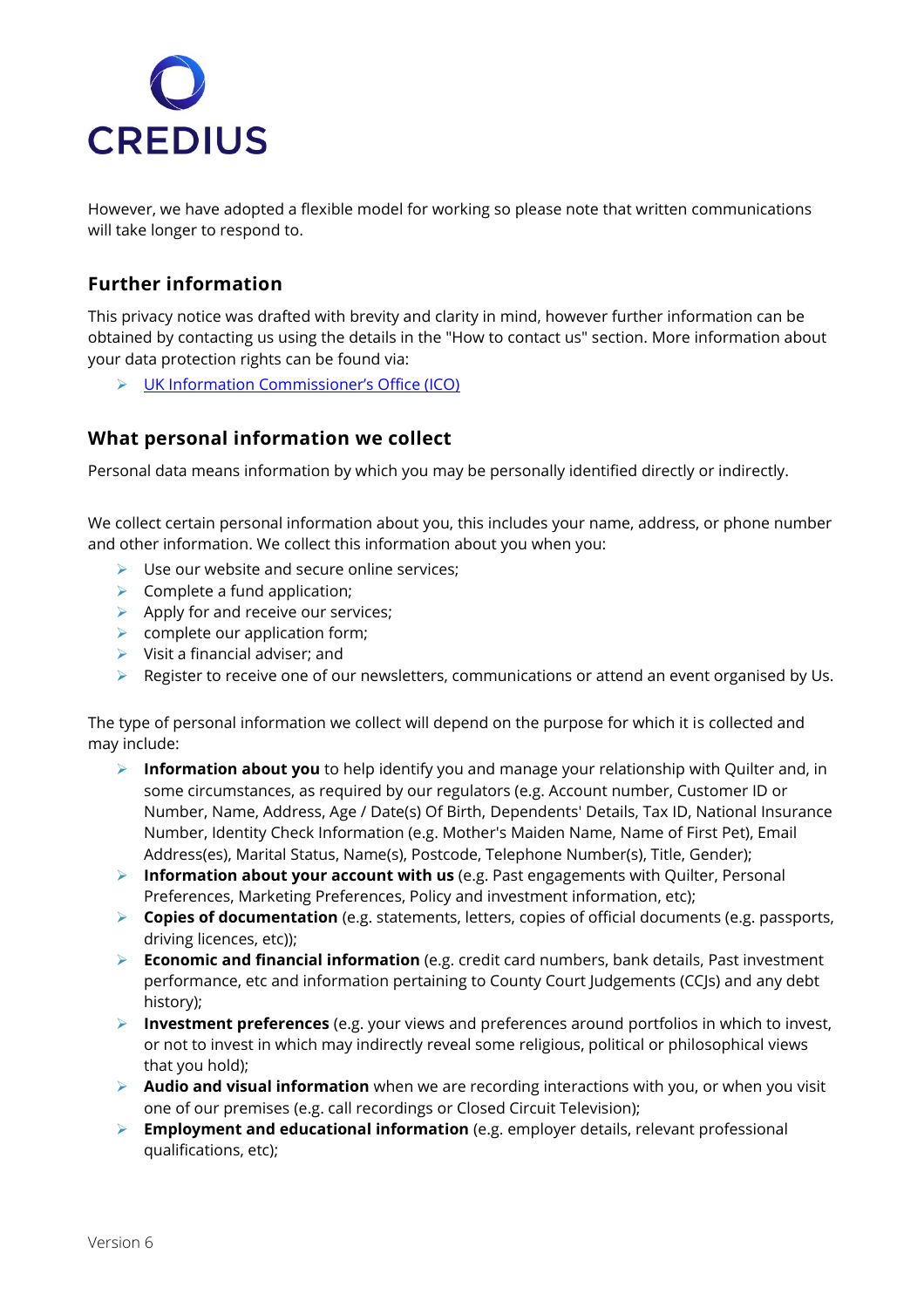

- ➢ **Marketing / Communications Data** (e.g. Information relating to Marketing and External Communications (e.g. Marketing Campaigns, Opt In Information, etc));
- ➢ **Lifestyle, Health and Medical information** for you, your family and other parties with a material interest in the product(s) (e.g. specific illness, smoker, disability, gender reassignment);
- ➢ **Relationship Information** (e.g. information relating to other parties directly associated with your policy (e.g. dependents, beneficiaries, trustees, etc); and
- ➢ **Complaint Information** (e.g. Complaint Details, Complaint Description, Complaint Details, complaint Type, Reason/Details of the complaint),

We collect personal information directly from you. For example, we ask for personal information at the start of our relationship (e.g. when you apply for a policy or service) and in subsequent communications in order to manage our relationship.

If we provide a service to your employees or a scheme, then personal data in relation to those employees or members of the scheme isn't processed by Us as part of the standard corporate advice process. This information is normally provided directly to the product provider.

In limited circumstances, we may need to collect employee personal data, and where we do, we act as data processer and it's therefore provided to Us by yourself, with the knowledge and consent of your employees.

Where we provide our services to trusts, we collect the personal information listed for the settler, beneficiaries and trustees of that trust. Where we provide our services to companies we may collect personal information for Directors, Shareholders and Beneficial Owners of the company. Where we provide our services to charities, we may collect personal information about the trustees or directors of that charity.

We may also collect information about you from other sources such as:

- $\triangleright$  another agent (if you have one);
- $\triangleright$  external third parties (e.g. credit reference agencies to verify your identity and to check financial soundness); and
- $\triangleright$  from Cookies. (Cookies are small text files that are placed on your computer by websites that you visit. They are widely used in order to make websites work, or work more efficiently, as well as to provide information to the website owners). To learn more about information collected through cookies, please click [here.](https://www.quilterfinancialadvisers.co.uk/cookie-notice/)

### **Data Retention**

We keep your personal information only as long as is necessary for the purpose for which it was collected, or for legal or regulatory reasons. Personal information will be securely disposed of when it is no longer required in accordance with our Personal Data Retention Standard.

Advice data is retained for 50 years to meet our regulatory requirements.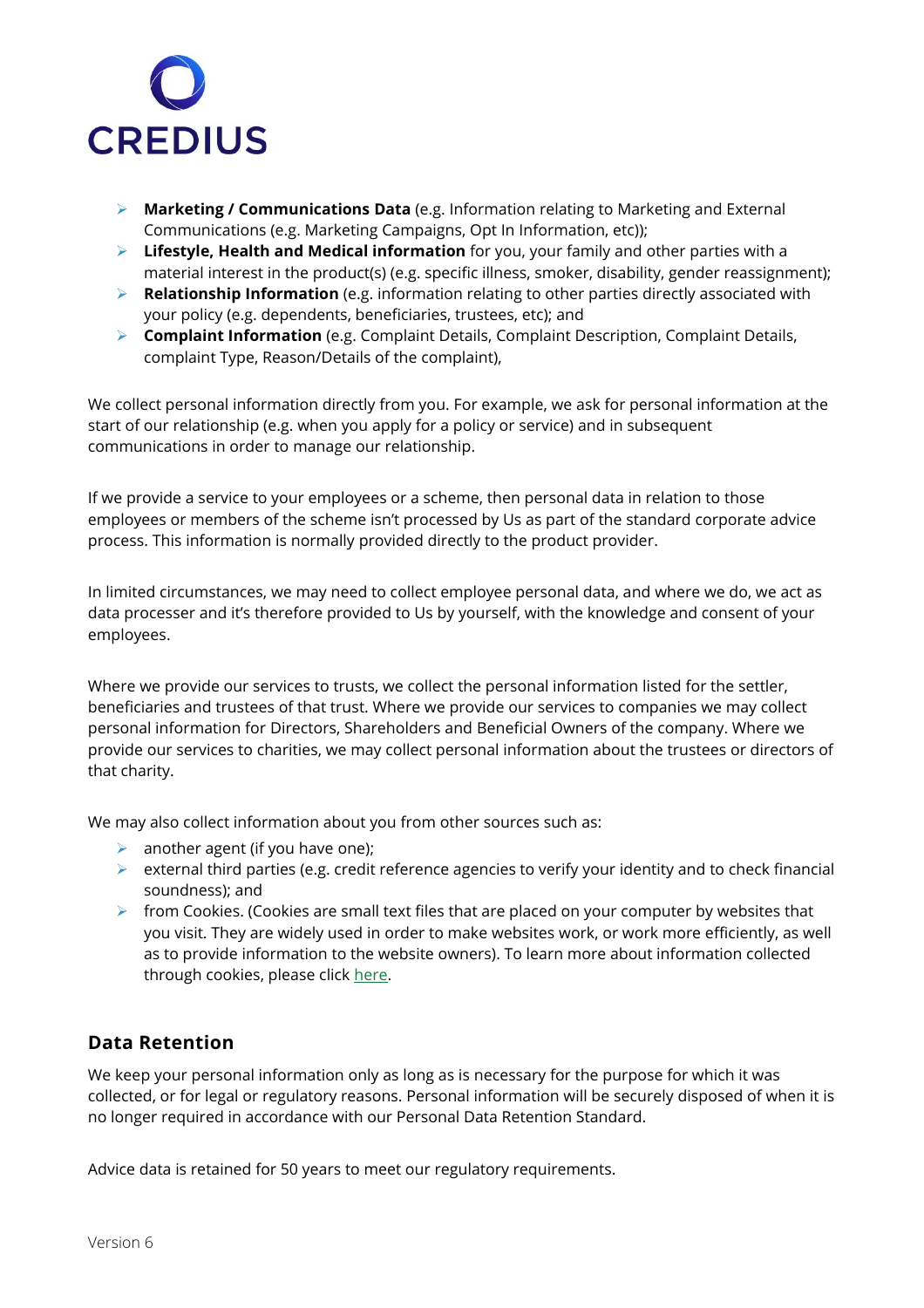

# **Special category data and criminal conviction data**

We may also gather more sensitive personal data, called special category data, for example, as part of recruitment. This type of data can include racial or ethnic origin, genetic or health information or sexual orientation. The processing of some of this data is necessary for us to fulfil the obligations on us. In such cases, we will always explain this during the process and explain what information we require and why it is needed. Where we do require it, we will always seek your consent. Special category data will always be processed and stored securely.

Where it is necessary, we may also collect information relating to an individual's criminal convictions. If this is the case we will explain what information we require, why it is needed and where required, will ask you for consent.

## **Cookies**

We also collect information about you from other sources. For example, our website automatically collects information from your computer using "cookies" which provides us with limited personal information. Cookies are small text files that are placed on your computer by websites that you visit. They're widely used in order to make websites work, or work more efficiently, as well as to provide information to the website owners.

➢ You can choose not to accept any non-essential cookies for your interactions, however, in a few cases, some of our website features may not function as a result.

More information about the cookies we use on our website can be found [here.](https://www.quilterfinancialadvisers.co.uk/cookie-notice/)

## **How we use your personal information**

#### **We process your information for the following purposes.**

- $\triangleright$  To perform our contract with you and to support and maintain that relationship. This includes the following:
- $\triangleright$  assessing and processing an application for our services;
- $\triangleright$  providing our products and/or services to you, including the management of our relationship with you, your firm;
- $\triangleright$  carrying out transactions you have requested or on your behalf;
- $\triangleright$  monitoring or recording communications (such as telephone and video calls) with you to resolve any queries or issues and also for training and quality purposes and, in some cases to comply with regulatory requirements;
- $\triangleright$  assessing your application for products (using automated decision-making tools when necessary);
- $\triangleright$  ensuring that a firms operation meets our expectations, and those of our regulators (such as undertaking audits and investigations into network activity);
- ➢ record keeping in order to ensure our products and/or services operate within the law and relevant regulatory requirements;
- $\triangleright$  providing other services (e.g. enhanced due diligence, underwriting, reinsurance, data hosting, online services, and payments or reporting of any tax or levy).
- $\triangleright$  To comply with legal and regulatory requirements. These requirements include the following: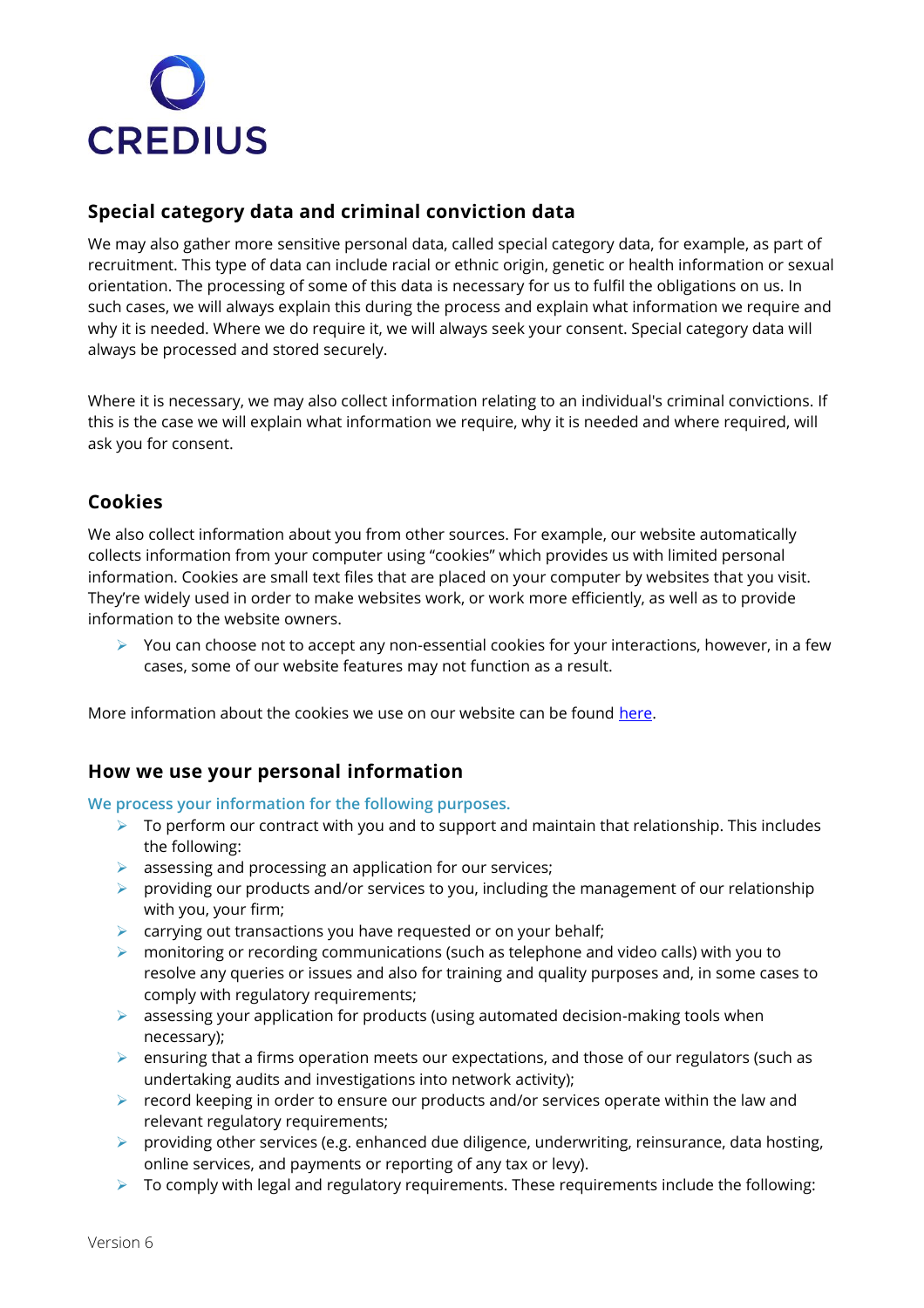

- $\triangleright$  confirming your identity for security and regulatory purposes;
- $\triangleright$  detecting and preventing fraud, money laundering, terrorist financing, bribery or other malpractice;
- ➢ to meet tax reporting obligations such as Common Reporting Standards (CRS) and the US Foreign Account Tax Compliance Act (FATCA); and
- $\triangleright$  to fulfil our data protection obligations.
- $\triangleright$  For specific business purposes to enable us to provide you with appropriate products and services and a secure experience. Our business purposes include the following:
- ➢ verifying your identity for security purposes;
- ➢ sending marketing communications to you which you have opted into receiving, or which are related to similar products or services, or which we think may interest you based on the relationship you have with Us or other companies in our group;
- $\triangleright$  enhancing, modifying and personalising our services for your benefit;
- $\triangleright$  to undertake Profiling activities;
- $\triangleright$  providing communications which we think will be of relevance or interest to you;
- $\triangleright$  audit and record keeping purposes;
- $\triangleright$  enhancing the security of our network and information systems;
- ➢ maintaining effective management systems including internal reporting to our parent company and other members of our corporate group;
- ➢ ensuring the integrity of our systems (for example, during final stages of testing where it is necessary to use real data to ensure that any system improvements do not interrupt business or corrupt the data);
- $\triangleright$  providing reports and other communications to you where we are required to do so; and
- $\triangleright$  customer satisfaction research, statistical analysis and wider market research to capture the views and opinions of our customers.

We may also process your personal data as part of an acquisition or sale. Should this happen, you'll be notified about any change to processing or data controller arising as a result of this activity.

You have the right to object to us processing your personal information for some of the business purposes listed above but, if you do so, this may impact on our ability to provide some or all of our services to you.

We won't process your employee's data for the business purposes above. Our contractual relationship is with you and therefore any processing of data for business purposes will be undertaken with your data, not your employee's.

# **Profiling**

Profiling involves the use of basic identifiers about you such as your name and address and matching this with information from Experian Marketing Services to create demographics and infer customer 'types'. This helps us define groups based on factors like interests, age, location and more so we can better understand our customers to adapt and improve our products and services. If you would like to know more about the information we get from Experian Marketing Services, you can visit their [Consumer Information Portal](https://www.experian.co.uk/privacy/consumer-information-portal) which explains who Experian Marketing Services are, what they do and why.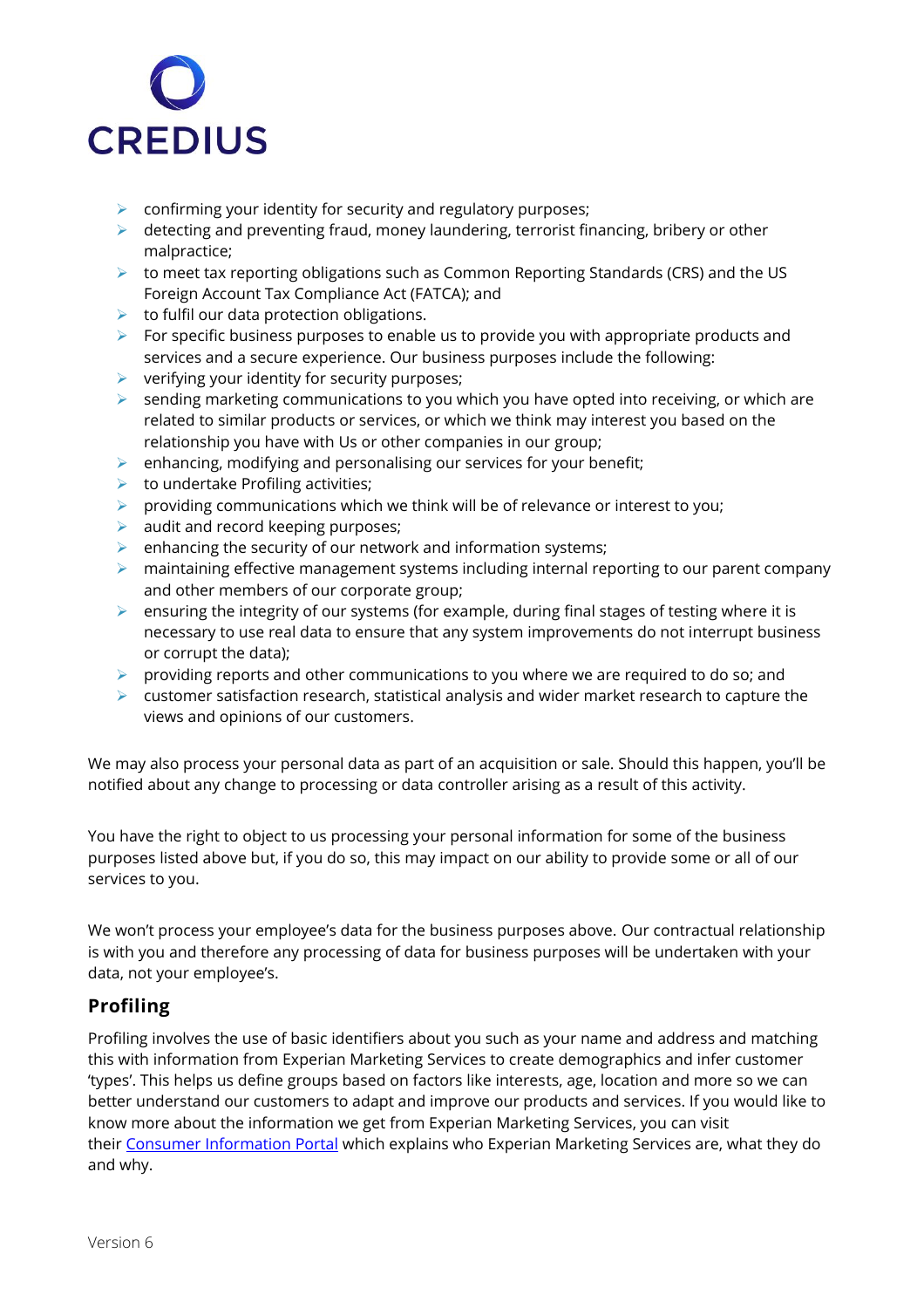

# **Lawful basis**

We operate under a number of legal bases as required under the regulations. These include:

- ➢ Consent;
- ➢ Legitimate Interests;
- $\triangleright$  Performance of a Contract; and
- $\triangleright$  Compliance with a Legal Obligation.

# **Who we share your information with and why**

We share your information with trusted third parties and service providers who perform tasks for us and help us to provide our products and/or services to you, and with other agencies where required by law, court order or regulation. These may include:

- $\triangleright$  Other companies within the Lifetime Group
- $\triangleright$  Companies within the Quilter Plc Group
- $\triangleright$  for administrative, analytical and statistical purposes;
- $\triangleright$  for testing the information systems operated by our companies
- $\triangleright$  for producing a consolidated view of our relationship with you in order to meet our regulatory obligations and to enhance the services we can offer you.
- $\triangleright$  for handling complaints and fulfilling data subjects' rights (such as the Right of Access)
- ➢ Companies appointed by Us (these third parties may be based in countries outside the UK or EU)
- $\triangleright$  with third parties or service providers who perform tasks for us to help us provide our services to you or to allow us to meet legal and regulatory requirements, including any necessary tax reporting, verifying your identity, source of wealth financial crime prevention or other requirements (this may involve carrying out checks with credit reference databases);
- $\triangleright$  with third parties or service providers who provide additional data about you in order to enhance our ability to design and develop new products and services that can be marketed and sold which meet the needs of our identified consumer groups and are targeted accordingly;
- $\triangleright$  with credit reference agencies to check the financial suitability of the products and services;
- $\triangleright$  with debt collection agencies for tracing and recovery of debts;
- $\triangleright$  with payment service providers to allow payments to be completed;
- $\triangleright$  with our accountants to produce tax statements and in support of statutory reporting;
- $\triangleright$  with our appointed legal or regulatory advisers or auditors;
- $\triangleright$  with information technology and information security providers;
- $\triangleright$  with a prospective buyer (or its advisors), for due diligence purposes, if we are considering a sale of any of our business or assets;
- $\triangleright$  with third parties or service providers to conduct market research on our behalf, to help us improve and develop the products and services we provide to you and our other customers;
- $\triangleright$  with third parties or service providers to conduct quality checks on the interactions between us, Quilter and you; and
- $\triangleright$  with any successor to all or part of our business. For example, in the event of a merger, acquisition, divestiture, change of control or liquidation of Credius Wealth Limited or part of its business (or in anticipation of such an event), we may share your personal data as part of that transaction where required in order to fulfil our obligations in this Notice.
- $\triangleright$  Organisations and parties appointed by you or authorised by you
- $\triangleright$  with third parties where you have given your consent to receive marketing information;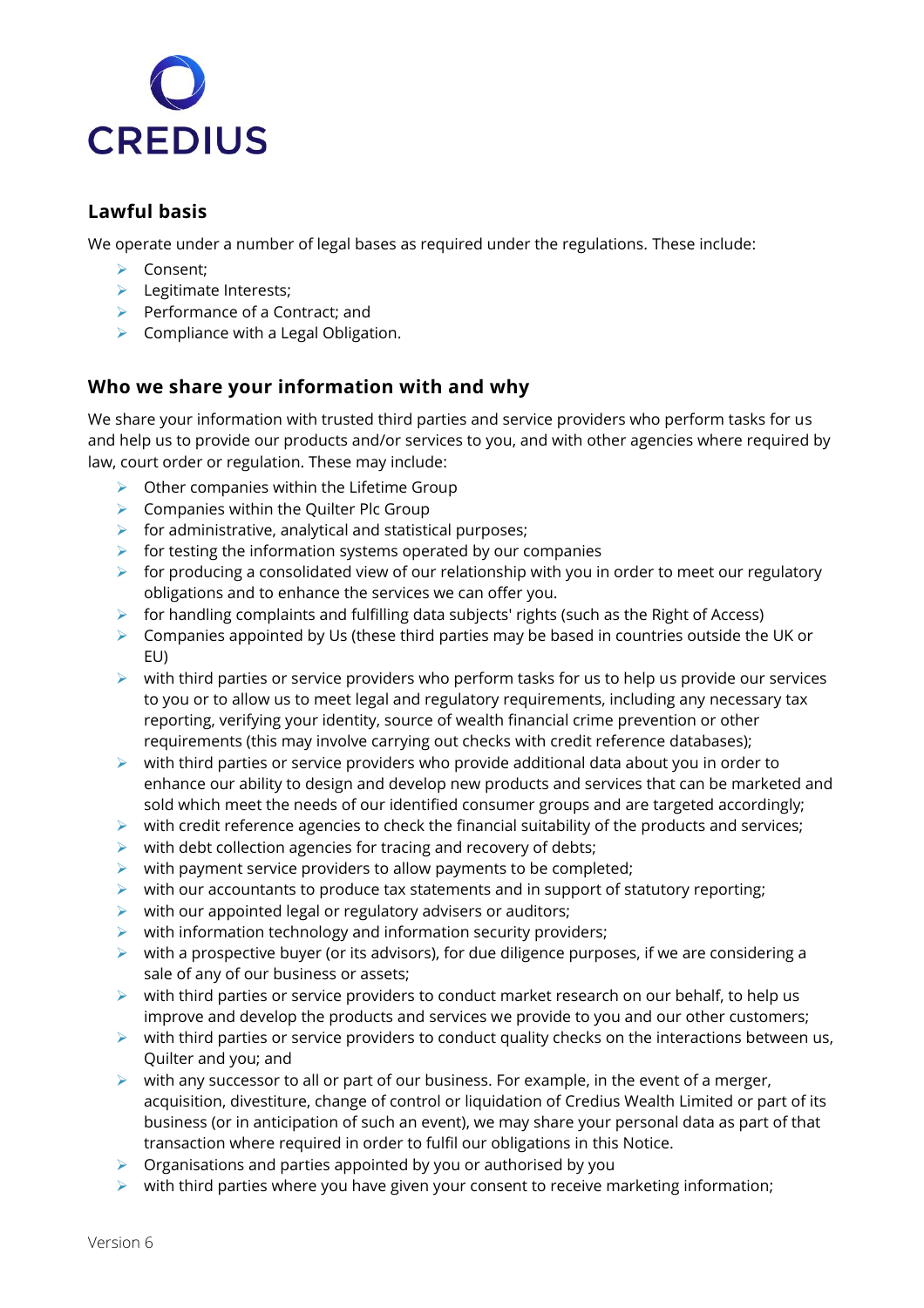

- $\triangleright$  with your accountants to produce tax statements and in support of statutory reporting
- $\triangleright$  with an appointed discretionary asset manager or custodian to meet their legal or regulatory requirements; and
- $\triangleright$  with third parties or service providers who ask for that information in order to allow us to make investments on your behalf or to continue to provide our services to you.
- $\triangleright$  Statutory authorities
- $\triangleright$  with organisations, including the police authorities and fraud prevention agencies, to prevent and detect fraud;
- ➢ with regulatory or governmental agencies such as the [UK Financial Conduct Authority,](https://www.fca.org.uk/) [UK](https://ico.org.uk/)  [Information Commissioner's Office](https://ico.org.uk/) and [HM Revenue and Customs;](https://www.gov.uk/government/organisations/hm-revenue-customs)
- $\triangleright$  with professional bodies; and
- $\triangleright$  with other agencies where required by law, court order or regulation.

If you would like further information regarding the specific named recipients that we share data with, please contact us using the information in the "How to contact us" section.

### **How we keep your information secure**

We're committed to ensuring the confidentiality of the personal information that we hold, and we continue to review our security controls and related policies and procedures to ensure that your personal information remains secure.

When we contract with third parties, we impose appropriate security, privacy and confidentiality obligations on them to ensure that personal information is kept secure and prevented from unauthorised or accidental access, processing, copying, modification, erasure, loss or use.

If we work with third parties in countries outside the United Kingdom, we ensure these are countries that the UK Government and the European Commission has confirmed have an adequate level of protection for personal information, or the organisation receiving the personal data has provided adequate safeguards and agrees to treat your information with the same level of protection as we would.

We also utilise UK International Data Transfer Agreements and EU Standard Contractual Clauses for transfers outside of the United Kingdom or European Economic Area.

In limited circumstances, data may be accessed outside of the UK i.e. by employees when they travel. In these circumstances, we ensure there are appropriate information security measures in place to safeguard your information.

### **How to manage your marketing consents**

You may give and withdraw consent to the receipt of marketing information at any time. If you wish to change your preferences regarding the receipt of marketing or other communications from us, the simplest way is to use the 'unsubscribe' link at the bottom of any marketing communication.